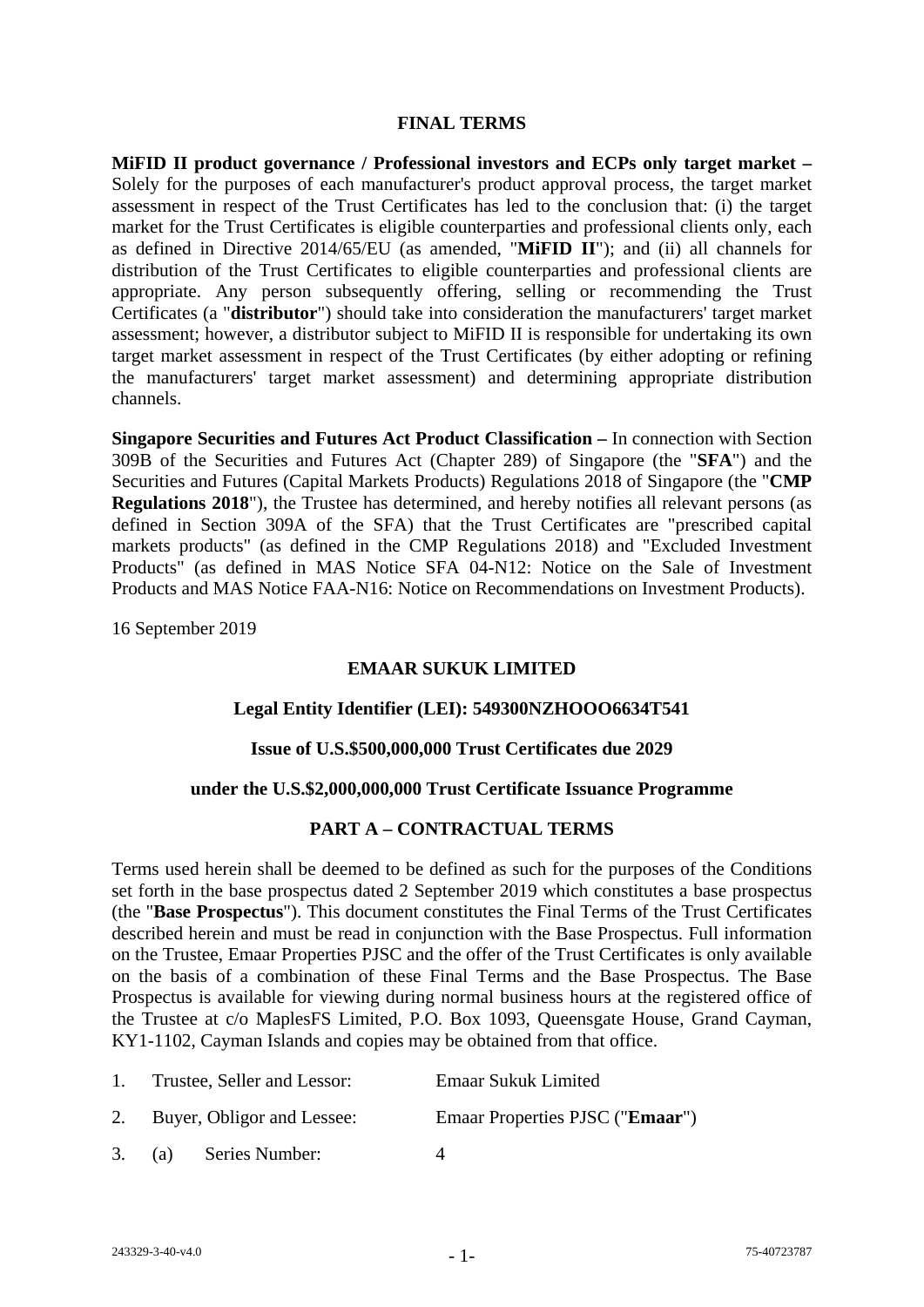|     | (b)    | Tranche Number:                                                                               | 1                                                                                         |
|-----|--------|-----------------------------------------------------------------------------------------------|-------------------------------------------------------------------------------------------|
|     | (c)    | Date on which the Trust<br>Certificates become<br>fungible:                                   | Not Applicable                                                                            |
| 4.  |        | Specified Currency:                                                                           | U.S. dollars $("U.S.\$                                                                    |
| 5.  |        | <b>Aggregate Face Amount:</b>                                                                 | U.S.\$500,000,000                                                                         |
| 6.  |        | <b>Issue Price:</b>                                                                           | 99.762 per cent. of the Aggregate Face Amount                                             |
| 7.  | (a)    | <b>Specified Denominations:</b>                                                               | U.S.\$200,000<br>integral<br>and<br>multiples<br>of<br>$U.S.$ \$1,000 in excess thereof   |
|     | (b)    | <b>Calculation Amount:</b>                                                                    | U.S.\$1,000                                                                               |
| 8.  | (a)    | <b>Issue Date:</b>                                                                            | 17 September 2019                                                                         |
|     | (b)    | Return Accrual<br><b>Commencement Date:</b>                                                   | <b>Issue Date</b>                                                                         |
|     | (c)    | <b>Return Accumulation</b><br><b>Commencement Date:</b>                                       | <b>Issue Date</b>                                                                         |
| 9.  |        | <b>Maturity Date:</b>                                                                         | 17 September 2029                                                                         |
| 10. | Basis: | Periodic Distribution Amount                                                                  | 3.875 per cent. Fixed Periodic Distribution<br>Amount                                     |
|     |        |                                                                                               | (further particulars specified below)                                                     |
| 11. |        | <b>Dissolution Basis:</b>                                                                     | The Trust Certificates will be redeemed at 100 per<br>cent. of the Aggregate Face Amount. |
| 12. | Basis: | <b>Change of Periodic Distribution</b>                                                        | Not Applicable                                                                            |
| 13. |        | Put/Call Options:                                                                             | Not Applicable                                                                            |
| 14. | (a)    | Status:                                                                                       | Unsubordinated                                                                            |
|     | (b)    | Date of Emaar's and the<br>Trustee's board approval for<br>issuance of Trust<br>Certificates: | 29 August 2019 and 12 September 2019,<br>respectively                                     |

# **PROVISIONS RELATING TO PERIODIC DISTRIBUTIONS PAYABLE**

|     | 15. Fixed Periodic Distribution<br>Provisions: | Applicable                                                                                      |
|-----|------------------------------------------------|-------------------------------------------------------------------------------------------------|
| (a) | Rate:                                          | 3.875 per cent. per annum payable semi-annually<br>in arrear on each Periodic Distribution Date |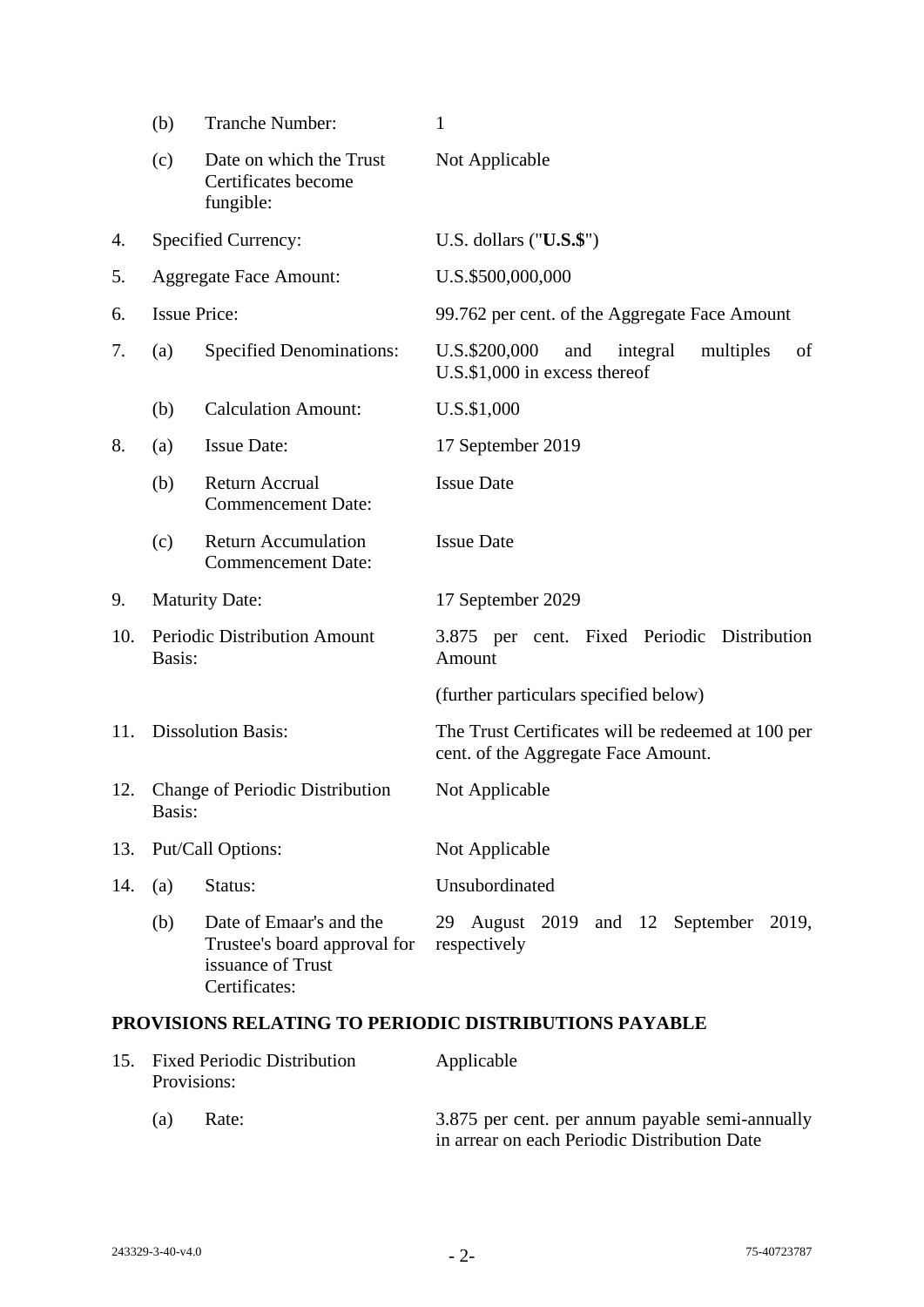|     | (b)         | Periodic Distribution<br>Date(s):                                                                                                               | 17 March and 17 September in each year,<br>commencing on 17 March 2020 up to and<br>including the Maturity Date |
|-----|-------------|-------------------------------------------------------------------------------------------------------------------------------------------------|-----------------------------------------------------------------------------------------------------------------|
|     | (c)         | Fixed Amount(s):                                                                                                                                | U.S.\$19.375 per Calculation Amount                                                                             |
|     | (d)         | Broken Amount(s) for Trust<br>Certificates in definitive<br>form (and in relation to<br>Trust Certificates in global<br>form, see Condition 7): | Not Applicable                                                                                                  |
|     | (e)         | Day Count Fraction:                                                                                                                             | 30/360                                                                                                          |
|     | (f)         | Determination Date(s):                                                                                                                          | Not Applicable                                                                                                  |
| 16. | Provisions: | <b>Floating Periodic Distribution</b>                                                                                                           | Not Applicable                                                                                                  |

### **PROVISIONS RELATING TO DISSOLUTION**

|     | 17. Notice Periods for Condition 11.2:         | Minimum period: 30 days            |
|-----|------------------------------------------------|------------------------------------|
|     |                                                | Maximum period: 60 days            |
| 18. | <b>Optional Dissolution (Call):</b>            | Not Applicable                     |
| 19. | Certificateholder Put Right:                   | Not Applicable                     |
| 20. | Clean Up Call Right:                           | Not Applicable                     |
| 21. | <b>Final Dissolution Amount:</b>               | U.S.\$1,000 per Calculation Amount |
| 22. | Early Dissolution Amount (Tax):                | <b>Final Dissolution Amount</b>    |
| 23. | Dissolution Amount pursuant to<br>Condition 1: | U.S.\$1,000 per Calculation Amount |

# **GENERAL PROVISIONS APPLICABLE TO THE TRUST CERTIFICATES**

| Registered Certificates: Global Trust Certificate |
|---------------------------------------------------|
| exchangeable for Trust Certificates in definitive |
| registered form in the limited circumstances      |
| specified in the Global Trust Certificate         |
| 24. Form of Trust Certificates:                   |

# 25. Additional Financial Centre(s): London

# **PROVISIONS IN RESPECT OF THE TRUST ASSETS**

- 26. On the Issue Date:
	- (a) Lease Asset percentage: 53.29 per cent.
	- (b) Murabaha percentage: 46.71 per cent.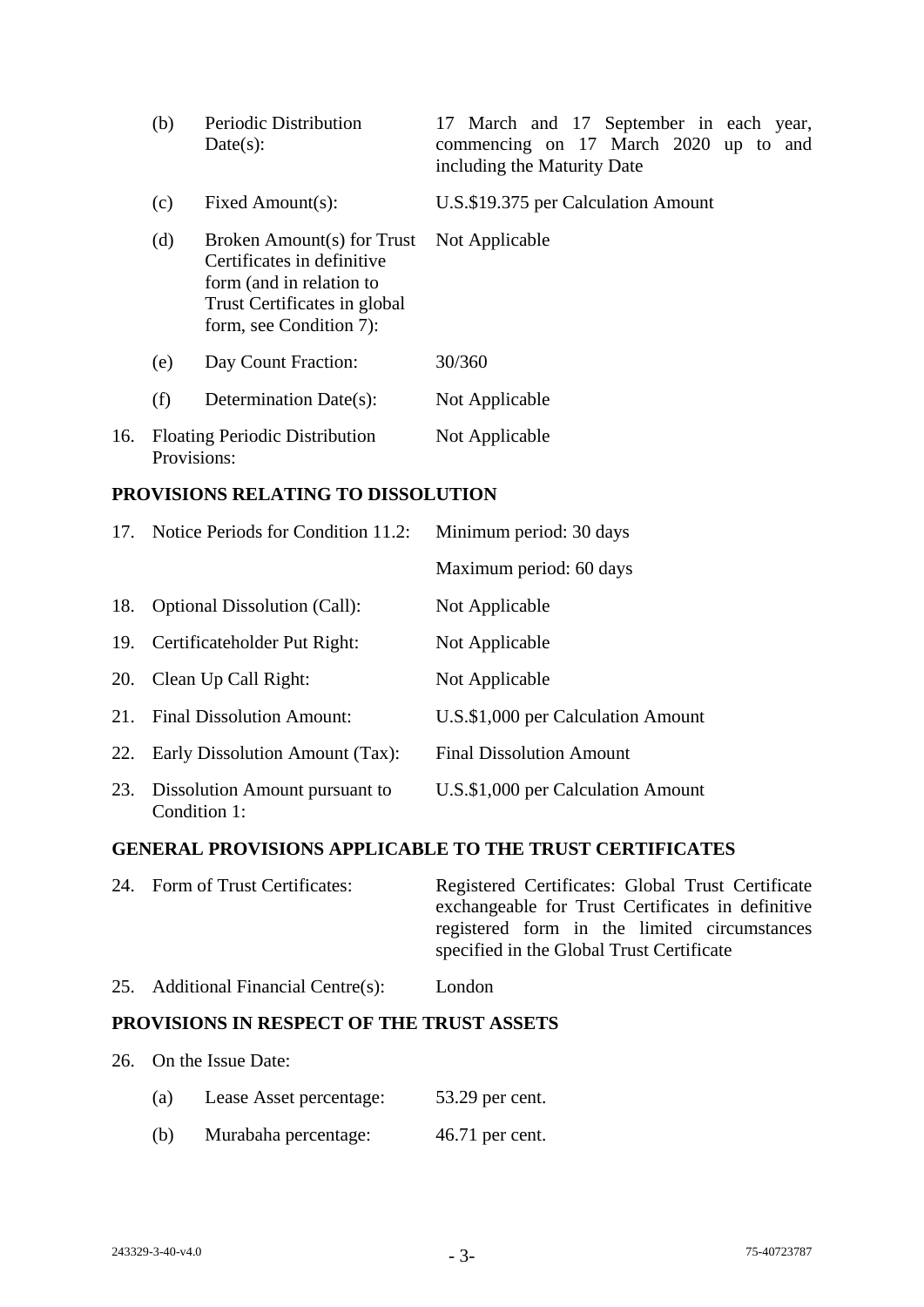| 27. |                                                   | <b>Trust Assets:</b>                                                                                    | Condition 5.1 applies                                                                                                                                                |
|-----|---------------------------------------------------|---------------------------------------------------------------------------------------------------------|----------------------------------------------------------------------------------------------------------------------------------------------------------------------|
| 28. |                                                   | <b>Details of Transaction Account:</b>                                                                  | Emaar Sukuk Limited Transaction Account No:<br>11589814 with Citibank N.A., London Branch for<br>Series No.: 4                                                       |
| 29. | <b>Other Transaction Document</b><br>Information: |                                                                                                         |                                                                                                                                                                      |
|     | (a)                                               | <b>Supplemental Trust Deed:</b>                                                                         | Supplemental Trust Deed dated 17 September<br>2019 between the Trustee, Emaar and the<br>Delegate                                                                    |
|     | (b)                                               | <b>Supplemental Purchase</b><br>Agreement:                                                              | Supplemental Purchase Agreement dated<br>17<br>September 2019 between the<br>Trustee,<br>the<br>Purchaser and the Seller                                             |
|     | (c)                                               | <b>Supplemental Lease</b><br>Agreement                                                                  | Supplemental Lease<br>Agreement<br>dated<br>17<br>September 2019 between the Trustee, the Lessor,<br>the Lessee and the Delegate                                     |
|     | (d)                                               | Declaration of<br>Commingling of Assets:                                                                | Not Applicable                                                                                                                                                       |
|     | (e)                                               | Purchase Order and Letter<br>of Offer and Acceptance:                                                   | Purchase Order dated 17 September 2019 from<br>the Buyer to the Seller and Letter of Offer and<br>Acceptance dated 17 September 2019 from the<br>Seller to the Buyer |
| 30. |                                                   | <b>Total Loss Event:</b>                                                                                | Condition 11.4 does apply                                                                                                                                            |
| 31. | <b>Financial Covenants:</b>                       |                                                                                                         |                                                                                                                                                                      |
|     | (a)                                               | <b>Ratio of Consolidated Total</b><br>Net Indebtedness to Total<br>Equity:                              | Not to exceed 1.5:1, as set out in Condition 6                                                                                                                       |
|     | (b)                                               | <b>Ratio of Consolidated</b><br><b>EBITDA</b> to Consolidated<br><b>Net Finance Charges</b><br>Payable: | Not less than 1.5:1, as set out in Condition 6                                                                                                                       |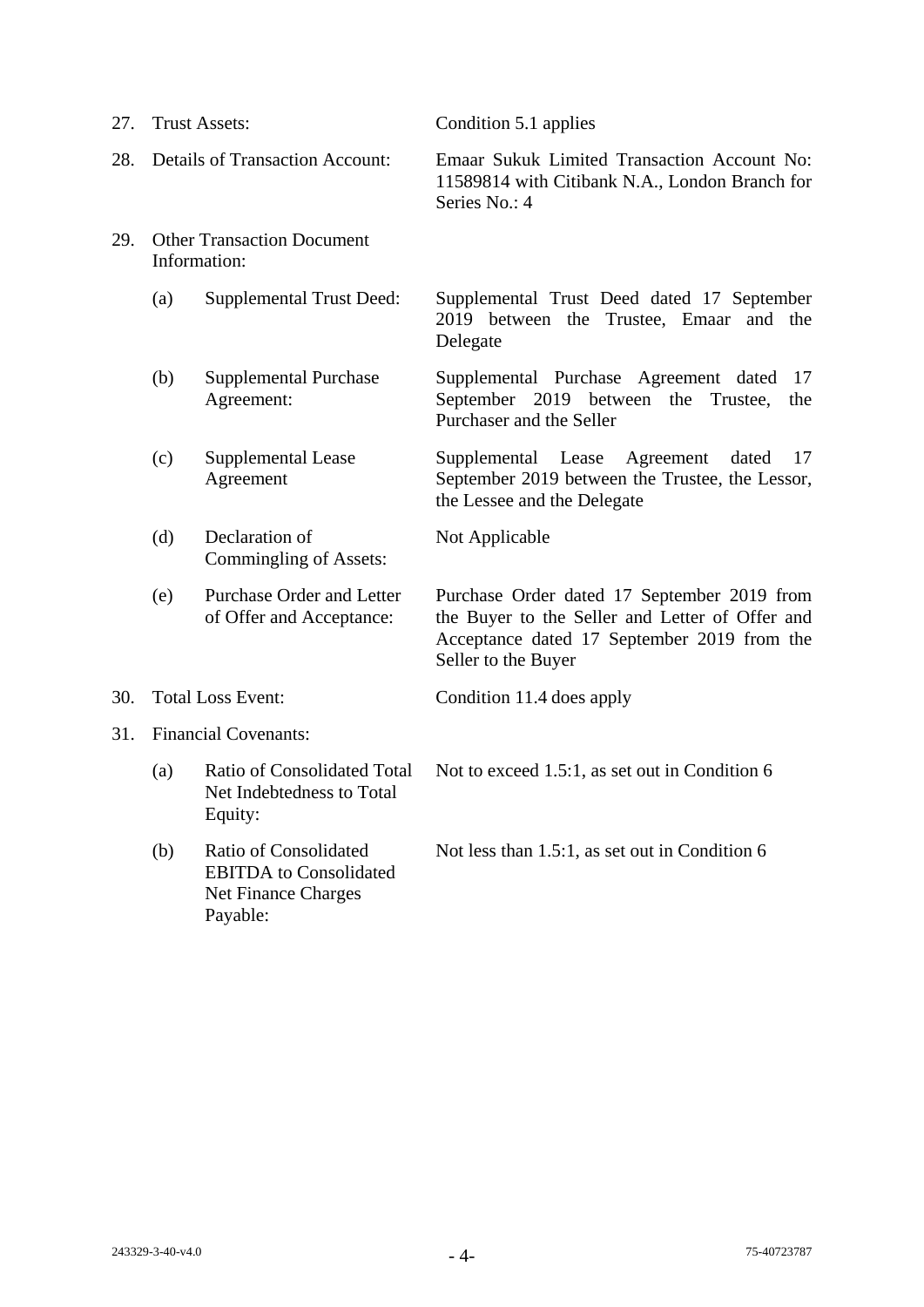Signed on behalf of Emaar Sukuk Limited:

Signed on behalf of Emaar Properties PJSC:

By: **We derive the Suite of Science of the Suite of Science of the Suite of Science of the Suite of Science of T** 

Duly authorised

Duly authorised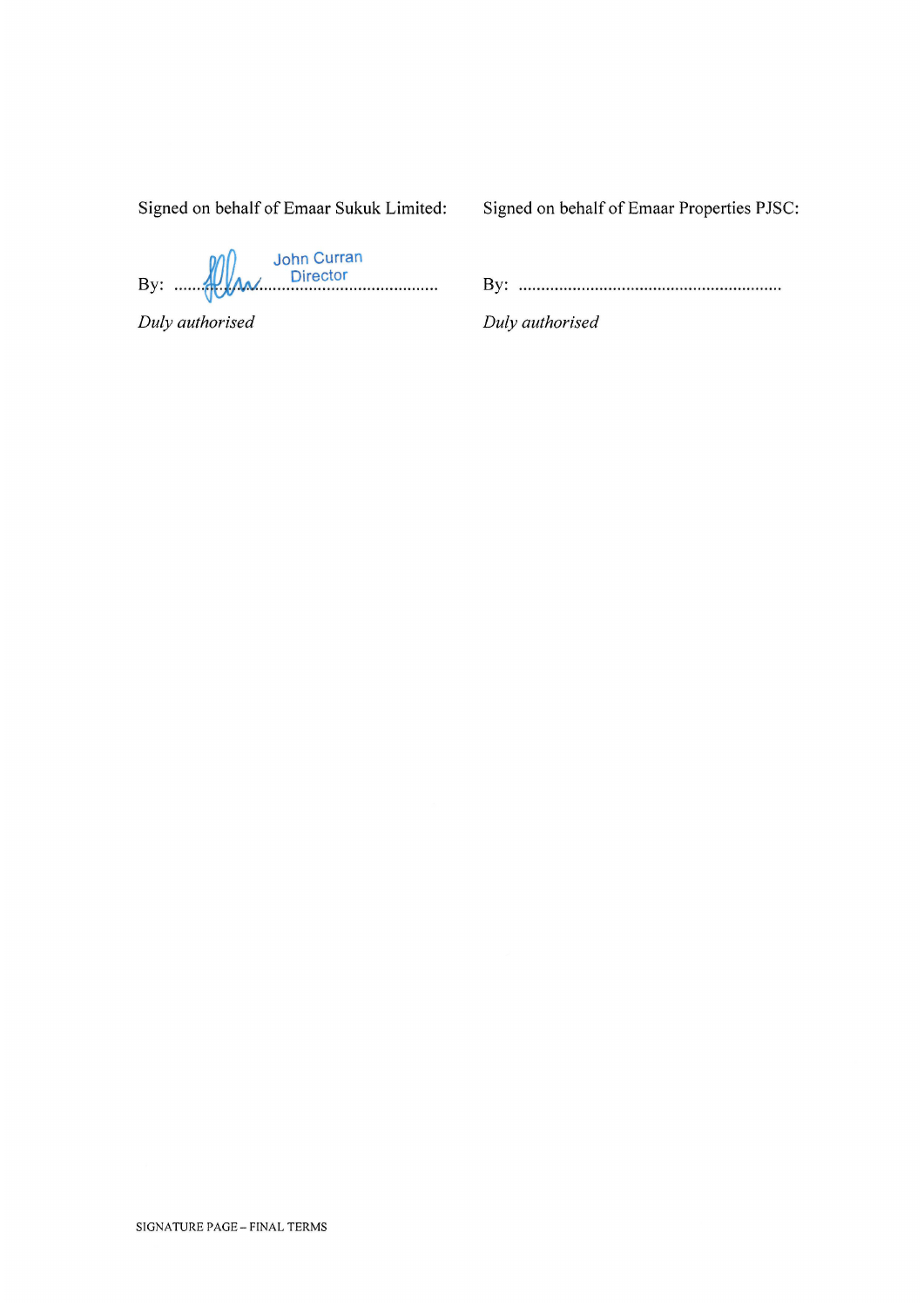Signed on behalf of Emaar Sukuk Limited:

Signed on behalf of Emaar Properties PJSC:

Duly authorised

mil jain By:  $... 7$ . . . . . . . . . . . . . . . Duly authprised

 $\frac{1}{\sqrt{3}}$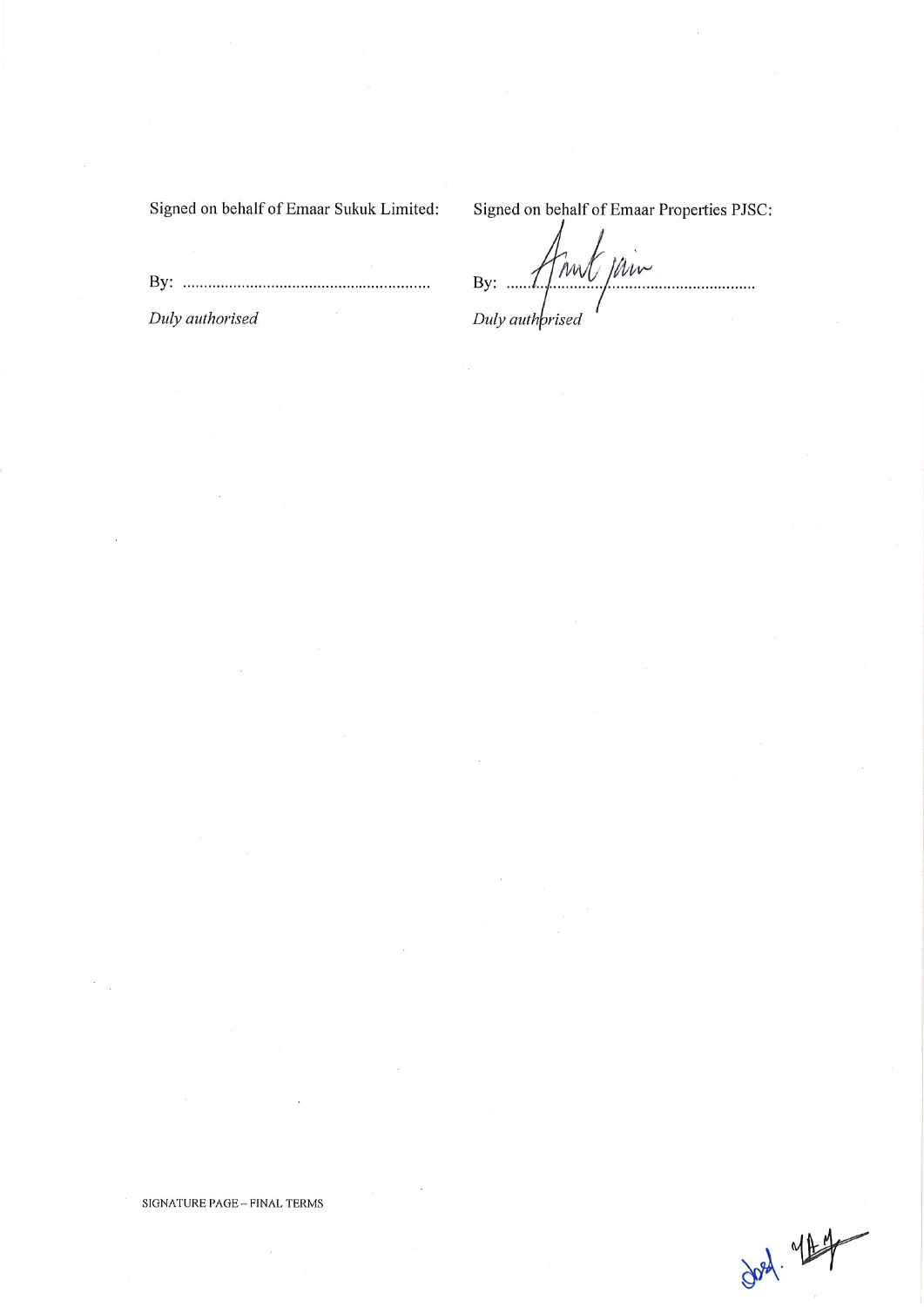## **PART B – OTHER INFORMATION**

### 1. **LISTING AND ADMISSION TO TRADING**

| (i) | Listing and admission to<br>trading: | Application has been made by the Trustee (or<br>on its behalf) for the Trust Certificates to be<br>admitted to trading on Nasdaq Dubai and to<br>listing on the Official List of the DFSA with |
|-----|--------------------------------------|------------------------------------------------------------------------------------------------------------------------------------------------------------------------------------------------|
|     |                                      | effect from on or around 18 September 2019                                                                                                                                                     |

(ii) Estimate of total expenses related to admission to trading: U.S.\$2,100

#### 2. **RATINGS**

Ratings: The Trust Certificates to be issued are expected to be rated:

Moody's: Baa3

S&P: BBB-

Moody's Investors Service Cyprus Ltd. is established in the European Union and is registered under Regulation (EC) No. 1060/2009.

S&P Global Ratings Europe Limited is established in the European Union and is registered under Regulation (EC) No. 1060/2009.

# 3. **INTERESTS OF NATURAL AND LEGAL PERSONS INVOLVED IN THE ISSUE**

Save for any fees payable to the Joint Lead Managers, so far as each of the Trustee and Emaar is aware, no person involved in the issue of the Trust Certificates has an interest material to the offer. The Joint Lead Managers and their affiliates have engaged, and may in the future engage, in investment banking and/or commercial banking transactions with, and may perform services for, Emaar (and its affiliates) in the ordinary course of business.

### 4. **PROFIT OR RETURN**

Indication of profit or return: 3.904 per cent. per annum